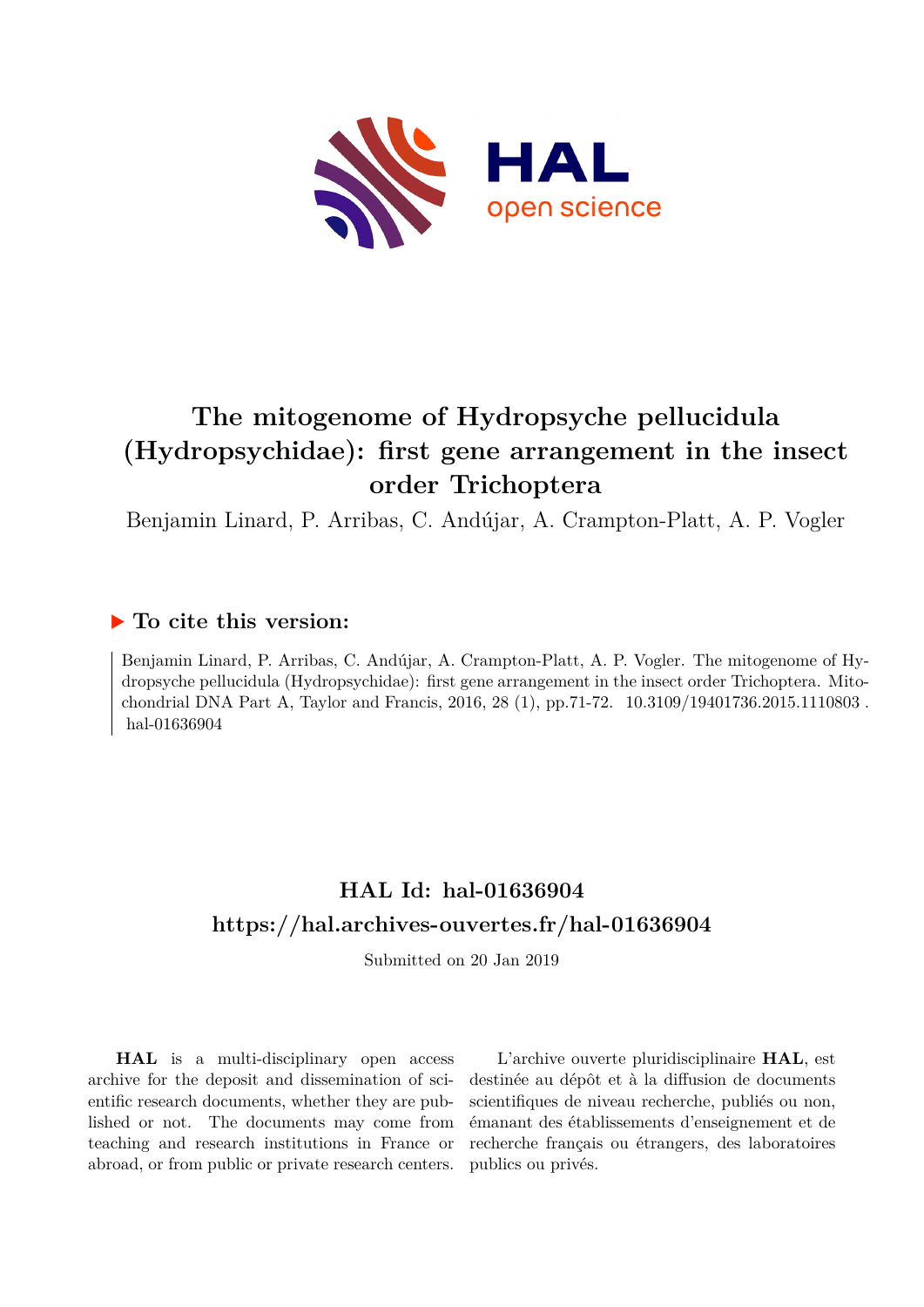# **The mitogenome of** *Hydropsyche pellucidula* **(Hydropsychidae): first gene arrangement in the insect order Trichoptera**

Linard B.<sup>1</sup>, Arribas P.<sup>1,2</sup>, Andújar C.<sup>1,2</sup>, Crampton-Platt A.<sup>1,3</sup>, Vogler A.P.<sup>1,2</sup>

<sup>1</sup> Department of Life Sciences, Natural History Museum, Cromwell Road, London SW7 5BD, UK,

<sup>2</sup>Department of Life Sciences, Imperial College London, Silwood Park Campus, Ascot SL5 7PY, UK,

<sup>3</sup>Department of Genetics, Evolution and Environment, University College London, Gower Street, London WC1E 6BT, UK

\* Corresponding authors: Benjamin Linard b.linard@nhm.ac.uk; Paula Arribas p.arribas@nhm.ac.uk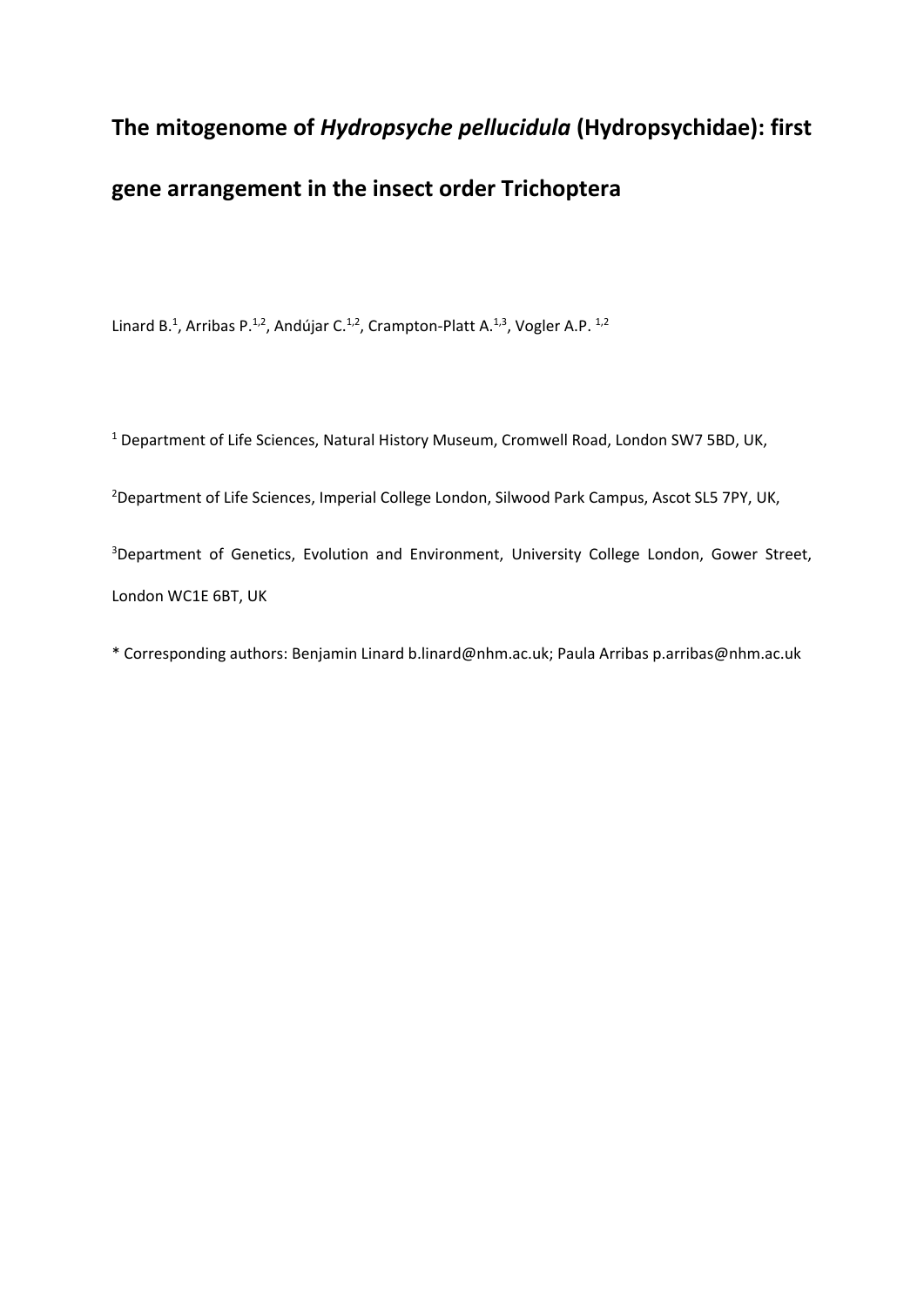#### **Abstract**

We describe the mitochondrial genome *of Hydropsyche pellucidula* Curtis 1834, which is the first described for the suborder Annulipalpia and the first in the order Trichoptera to show a noncanonical gene order. The mitogenome was obtained by *de novo* assembly of shotgun sequenced total genomic DNA using Illumina Miseq technology, which produced an average coverage of 115x and a minimum coverage of 48x. The mitochondrial genome includes 13 protein-coding genes, 2 rRNAs, 22 tRNAs. The genome is characterized by a rearrangement in the relative position of protein-coding and ribosomal genes. This mitogenome sequence will be useful for studies of the family Hydropsychidae, which is commonly used for freshwater pollution biomonitoring.

#### **Keywords**

Mitochondrial rearrangement, mitochondrial metagenomics, Hydropsychoidae, biomonitoring

#### **Main text**

The insect order Trichoptera contains around 12,000 described species (Mackay & Wiggins 1979). Both the aquatic larvae and terrestrial adult stages are essential components of aquatic and riparian communities and are used for biological assessment of water quality (Mackay & Wiggins, 2003; de Moor & Ivanov, 2008). We sequenced the mitogenome of *Hydropsyche pellucidula BMNH-1425186* (Trichoptera: Hydropsychidae). The high bioindicator value of the genus *Hydropsyche* (Tszydel et al. 2015), makes this mitogenome a useful tool for biomonitoring approaches.

The voucher specimen was a larva manually collected from Adam's Pond, Richmond Park, London, UK. It was morphologically identified and deposited in the Natural History Museum of London (voucher code BMNH 1425186). The mitogenome was *de novo* assembled from a metagenomic library containing other aquatic macroinvertebrates following the mitochondrial metagenomics (MMG) approach (Gillett et al. 2014; Tang et al. 2014; Crampton-Platt et al. 2015). The mitochondrial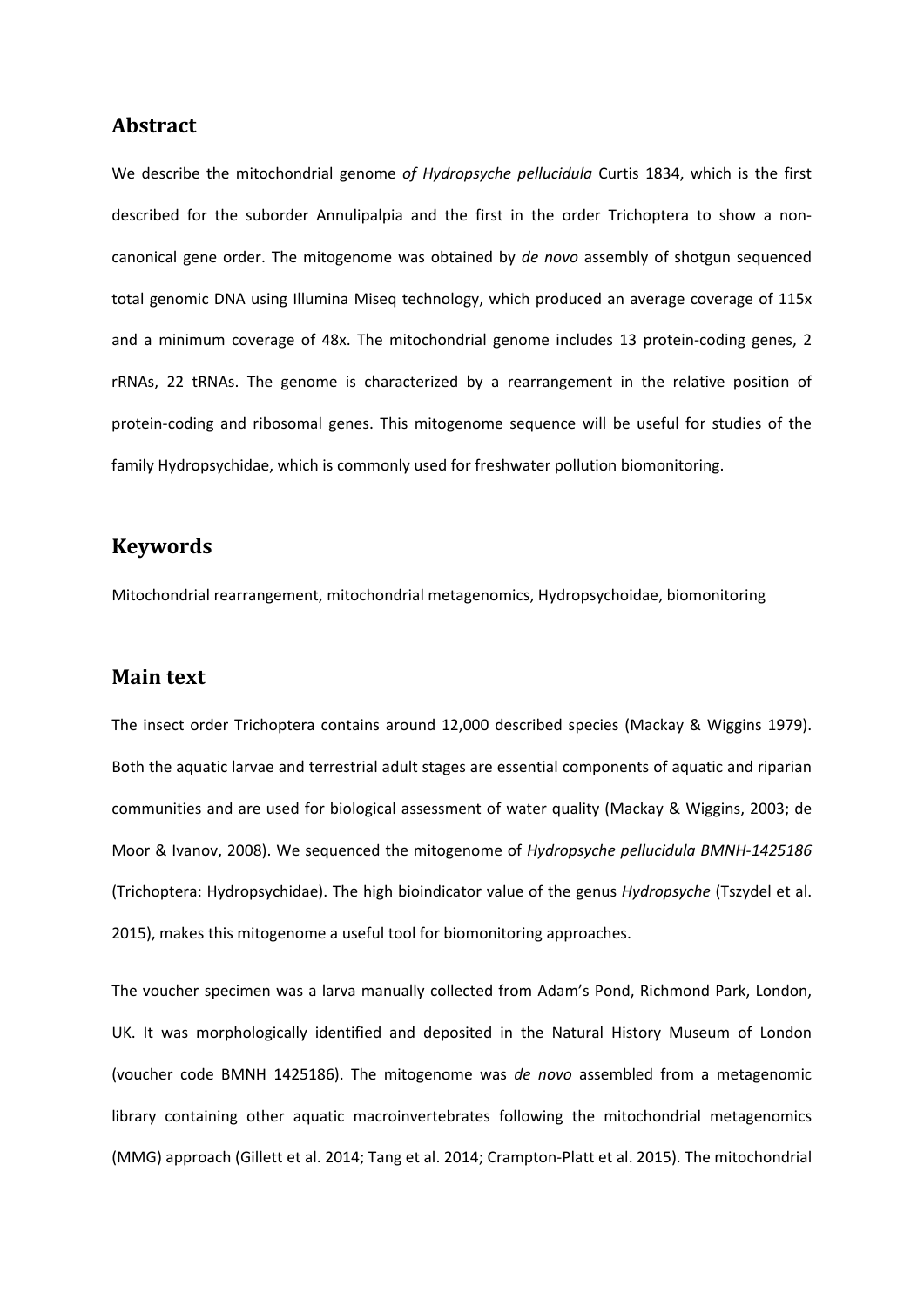contig of *Hydropsyche pellucidula* was identified through its cox1 gene (barcode region) obtained by Sanger sequencing and by its 99.6% similarity to another barcode from Múrria et al., 2010 (HM134820). Gene annotations were predicted using MITOS (Bernt et al. 2013) and were manually refined.

The resulting mitogenome is 25,004 bp long with an even read coverage of 115x on average (min: 48x; max: 280x). We identified 13 protein-coding genes, 2 rRNAs and 22 tRNAs and a particularly long control region (~8kb). A terminal AT rich region did not allow us to circularize the genome with confidence. The gene order differs from canonical insect mitochondria. The *rrnS*, generally located between the *rrnL* and the control region is displaced to a region between *cob* and *nad1* and is flanked by two regions of around 600 and 800bp for which homology could not be established. Additionally, two tRNAs (*trnP, trnI*) are also found in non-canonical positions.

The sequence was validated by the construction of a phylogenetic tree for the order *Trichoptera* based on protein coding and rRNA genes from all complete or nearly complete mitogenomes and transcriptomes retrieved from GeneBank (September 2015; Benson et al., 2014). The dataset included 9 different species sharing a set of mitochondrial loci (*atp6, cob, cox1, cox2, cox3, nad1, nad3, nad4 and rrnL*). Three Lepidoptera genomes were selected as outgroups. Multiple alignments were built for each locus with MAFFT (Katoh & Standley 2013) and a maximum-likelihood phylogenetic analysis was conducted in RAxML-HPC2 (Stamatakis 2006) on the CIPRES server (Miller et al. 2010). The best tree was selected over 100 alternative runs, using a GTR-cat model and node support was calculated with 10000 bootstrap replicates.

As expected, *Hydropsyche pellucidula* is placed in the suborder Annulipalpia (Figure 1), which is recovered as monophyletic. In contrast, the suborder Integripalpia appears to be paraphyletic and contentious as previously reported (Ivanov 2002; Kjer et al. 2002). The tree is also consistent with the recent phylogenomic analysis of Misof et al., 2014. The rearrangement cannot be assigned to a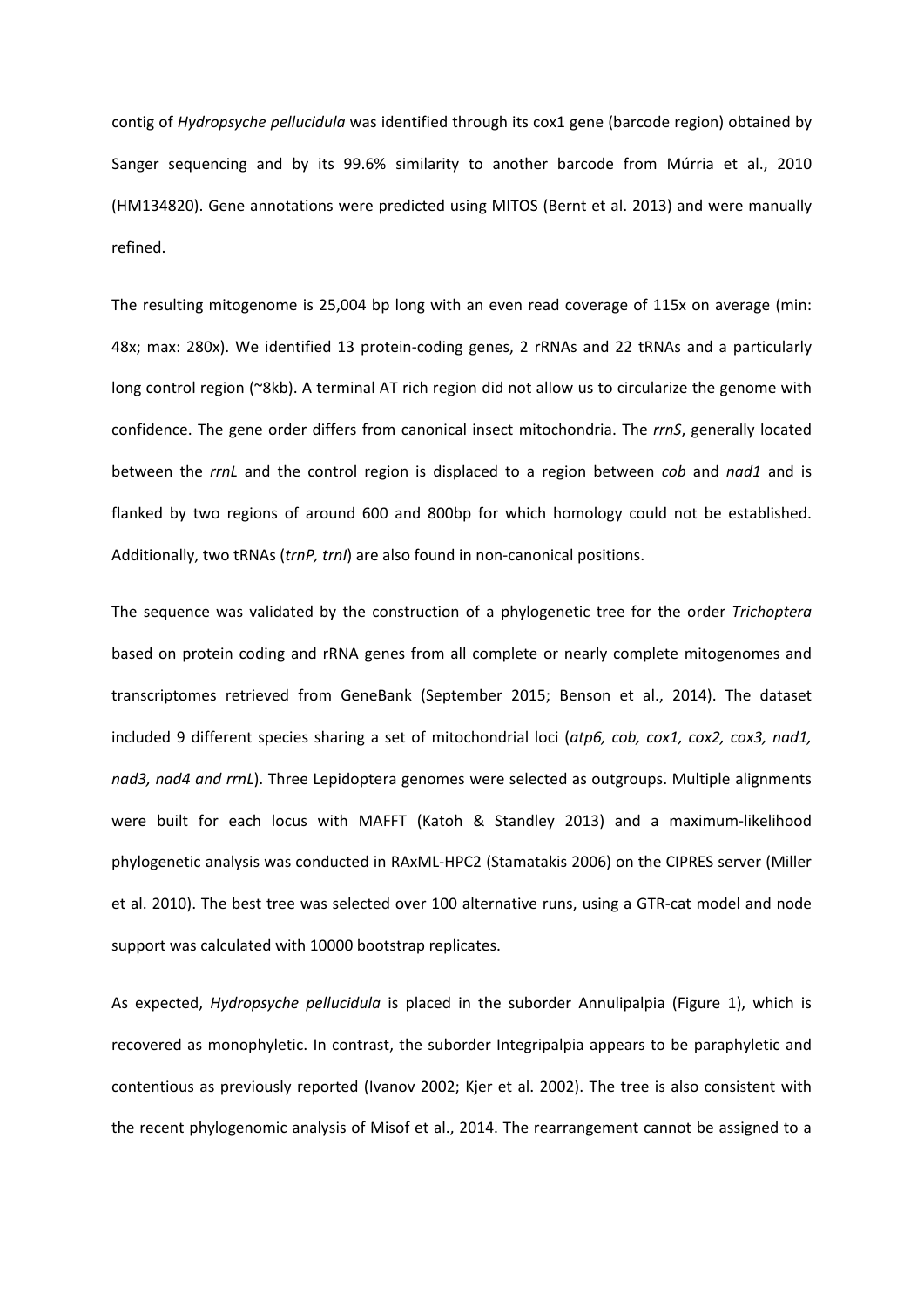specific phylogenetic level, as other Annulipalpia data are based on transcriptomes and unknown gene order. The mitogenome was deposited in Genbank: KT876876.

#### **Acknowledgments**

We would like to thank Alex Aitken, Kevin Hopkins and Peter Foster (Natural History Museum), for their technical assistance and Núria Bonada and Félix Picazo for her help in morphological identification. PA, CA collected the specimen. PA performed wet lab work. BL, ACP ran the bioinformatic analyses. BL wrote the manuscript and APV supervised the project. This work was founded by the NHM Biodiversity Initiative. PA was supported by a postdoctoral grant from The Royal Society (Newton International Program, UK).

#### **Declaration of Interest**

The authors report no conflicts of interest. The authors alone are responsible for the content and writing of the article.

#### **References**

Benson, D.A. et al., 2014. GenBank. *Nucleic Acids Research*, 42(D1).

- Bernt, M. et al., 2013. MITOS: Improved de novo metazoan mitochondrial genome annotation. *Molecular Phylogenetics and Evolution*, 69(2), pp.313–319.
- Crampton-Platt, A. et al., 2015. Soup to Tree: The Phylogeny of Beetles Inferred by Mitochondrial Metagenomics of a Bornean Rainforest Sample. *Molecular biology and evolution*, p.msv111–. Available at: http://mbe.oxfordjournals.org/content/early/2015/06/12/molbev.msv111 [Accessed June 30, 2015].
- Gillett, C.P.D.T. et al., 2014. Bulk de novo mitogenome assembly from pooled total DNA elucidates the phylogeny of weevils (Coleoptera: Curculionoidea). *Molecular Biology and Evolution*, 31, pp.2223–2237. Available at: http://mbe.oxfordjournals.org/content/early/2014/05/06/molbev.msu154.abstract [Accessed May 28, 2014].
- Ivanov, V.D., 2002. *Contribution to the Trichoptera phylogeny: new family tree with consideration of Trichoptera-Lepidoptera relations* W. Mey, ed., Nova Supplementa Entomologica, Keltern.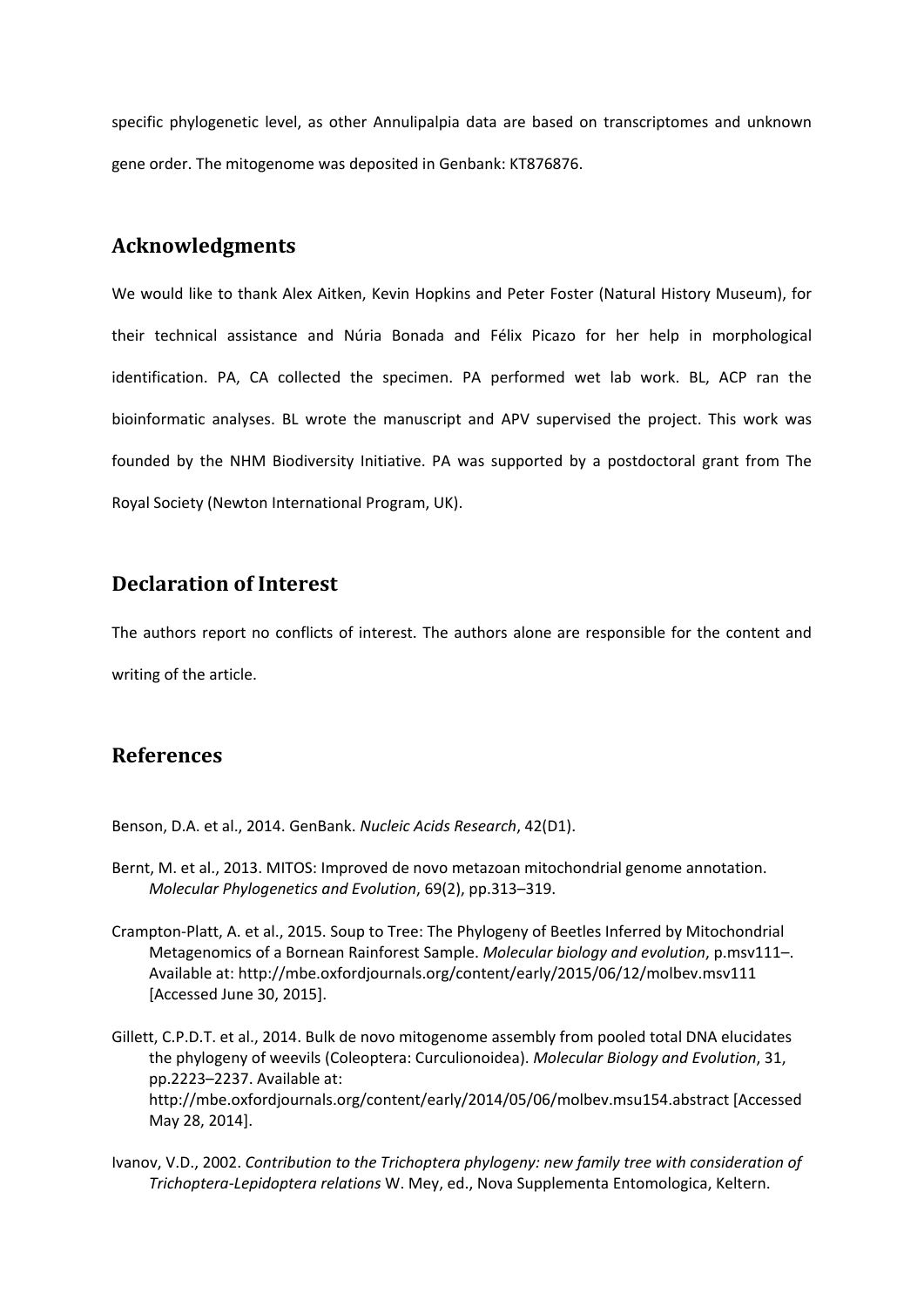- Katoh, K. & Standley, D.M., 2013. MAFFT multiple sequence alignment software version 7: Improvements in performance and usability. *Molecular Biology and Evolution*, 30(4), pp.772– 780.
- Kjer, K.M., Blahnik, R.J. & Holzenthal, R.W., 2002. Phylogeny of caddisflies (Insecta, Trichoptera). *Zoologica Scripta*, 31(1), pp.83–91. Available at: http://doi.wiley.com/10.1046/j.0300- 3256.2001.00079.x [Accessed September 21, 2015].
- Mackay, R.J. & Wiggins, G.B., 1979. Ecological Diversity in Trichoptera. *Annual Review of Entomology*, 24(1), pp.185–208. Available at: http://dx.doi.org/10.1146/annurev.en.24.010179.001153.
- Miller, M.A., Pfeiffer, W. & Schwartz, T., 2010. Creating the CIPRES Science Gateway for inference of large phylogenetic trees. In *2010 Gateway Computing Environments Workshop, GCE 2010*.
- Misof, B. et al., 2014. Phylogenomics resolves the timing and pattern of insect evolution. *Science*, 346(6210), pp.763–767. Available at: http://www.sciencemag.org/content/346/6210/763.full [Accessed November 6, 2014].
- De Moor, F.C. & Ivanov, V.D., 2008. Global diversity of caddisflies (Trichoptera: Insecta) in freshwater. In E. V Balian et al., eds. *Freshwater Animal Diversity Assessment SE - 41*. Developments in Hydrobiology. Springer Netherlands, pp. 393–407. Available at: http://dx.doi.org/10.1007/978-1-4020-8259-7\_41.
- Múrria, C. et al., 2010. Genetic and morphological approaches to the problematic presence of three Hydropsyche species of the pellucidula group ( Trichoptera : Hydropsychidae ) in the westernmost Mediterranean Ba. *Aquatic Insects*, 32(2), pp.85–98.
- R J Mackay, and & Wiggins, G.B., 2003. Ecological Diversity in Trichoptera. Available at: http://www.annualreviews.org/doi/abs/10.1146/annurev.en.24.010179.001153?journalCode= ento [Accessed September 10, 2015].
- Stamatakis, A., 2006. RAxML-VI-HPC: Maximum likelihood-based phylogenetic analyses with thousands of taxa and mixed models. *Bioinformatics*, 22(21), pp.2688–2690.
- Tang, M. et al., 2014. Multiplex sequencing of pooled mitochondrial genomes--a crucial step toward biodiversity analysis using mito-metagenomics. *Nucleic Acids Research*, p.gku917–. Available at: http://nar.oxfordjournals.org/content/early/2014/10/07/nar.gku917.abstract [Accessed October 8, 2014].
- Tszydel, M. et al., 2015. Assessment of water quality in urban streams based on larvae of Hydropsyche angustipennis (Insecta, Trichoptera). *Environmental science and pollution research international*. Available at: http://www.ncbi.nlm.nih.gov/pubmed/25982980 [Accessed September 10, 2015].